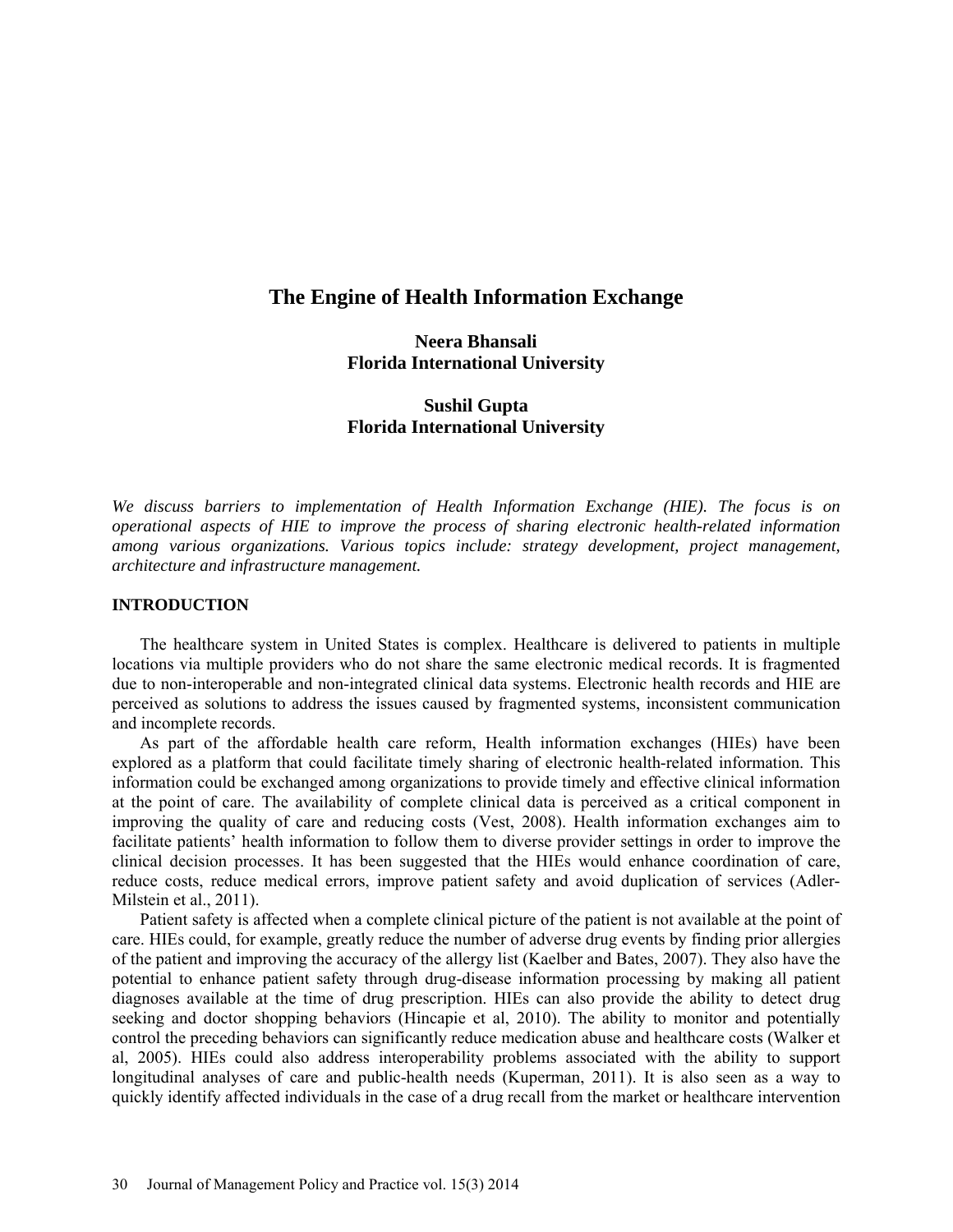in the likelihood of a pandemic (Vest and Gamm, 2010). The provision of connectivity among providers through HIE would facilitate the coordination of care and reduce duplicate therapy and medical errors (Walker et al., 2005).

HIE benefits have already been perceived by emergency departments' physicians as they see a larger number of patients each day compared to non-emergency department physicians and have to often make their decisions based on incomplete clinical information on the patients. The availability of patient data through health information exchange, at the time of care at the emergency department is perceived as having an important impact on the quality of care and patient safety (Hincapie et al., 2010; Kaelber and Bates, 2007)). It has the potential of providing economic benefits by reducing redundant tests at the emergency department, reducing patient inconvenience, improving patient care and reducing admissions (Frisse and Holmes, 2007).

Regional data sharing initiatives were developed as a response to the ONC (Office of the National Coordinator for Health Information Technology) initiatives and HITECH Act. The HITECH Act did not specify how HIE should be achieved. Organizations and regions aimed to accomplish data sharing through the formation of Regional Health Information Organizations with a goal of enabling exchange of information within a geographical area. The RHIOs collect data using a pull model where clinical data from across providers is pulled and integrated to provide comprehensive information on the patient. As there was no common platform specified, multiple vendor based solutions, that could be used to exchange data, arose. On the other hand, the Direct project initiated by NHIN (National Health Information Network) utilizes a push model which allows providers to send health information securely to another provider. For example, it could be used when a physician sends a referral to a specialist or when the specialist returns the findings to the primary care physician. In the Direct Project, data is transmitted by linking the data from an inbound message to the patient file. The linking can be done electronically using patient identifiers or manually (Kuperman, 2011). However a lack of a sustainable business model has emerged as a main obstacle for the continued growth of RHIOs(Vest and Gamm, 2010). Grant funding was not found to be a viable source of finance and need was felt to develop self-sustaining models.

#### **CHALLENGES**

In the last two decades that HIE efforts have been underway, it has been found that the number of unsuccessful HIE efforts far outnumber the successes (Vest and Gamm, 2010). Health information exchanges face challenges on multiple fronts, including a lack of funding, concerns about privacy and security, legal and regulatory issues, technical issues, and organizational concerns.

The rising threat of identity theft through data loss has increased privacy and security concerns in HIEs. HIPAA regulations have been found to be inadequate as a privacy assurance for health information exchange as it does not apply to entities outside healthcare that collect, store and manage information e.g., Google or Microsoft. Also, deidentified data is not covered by HIPAA and raises concerns of third parties being able to reidentify data. Fear of identity theft would promote information withholding behaviors among both patients and providers (McGraw et al., 2009) which would further impede successful health information exchange.

HIEs are faced with technical challenges of combining data from different technology vendors and organizations as well as dealing with complicated administrative issues (Fontaine et al., 2010). Inappropriate organizational workflows and lack of training adds further barriers. Lack of informatics training among business and medical personnel has hampered their ability to develop successful HIE strategies. Lack of financial resources to purchase the software, hardware and network systems to build the infrastructure for HIE, coupled with the lack of technical proficiency to implement and maintain the HIEs between providers present major barriers to HIE implementation (Vest and Gamm, 2010, Blumenthal, 2010).

Patients are important stakeholders in HIE as their consent is required for their medical information to be shared electronically by their physicians and other healthcare providers. Personal Health Records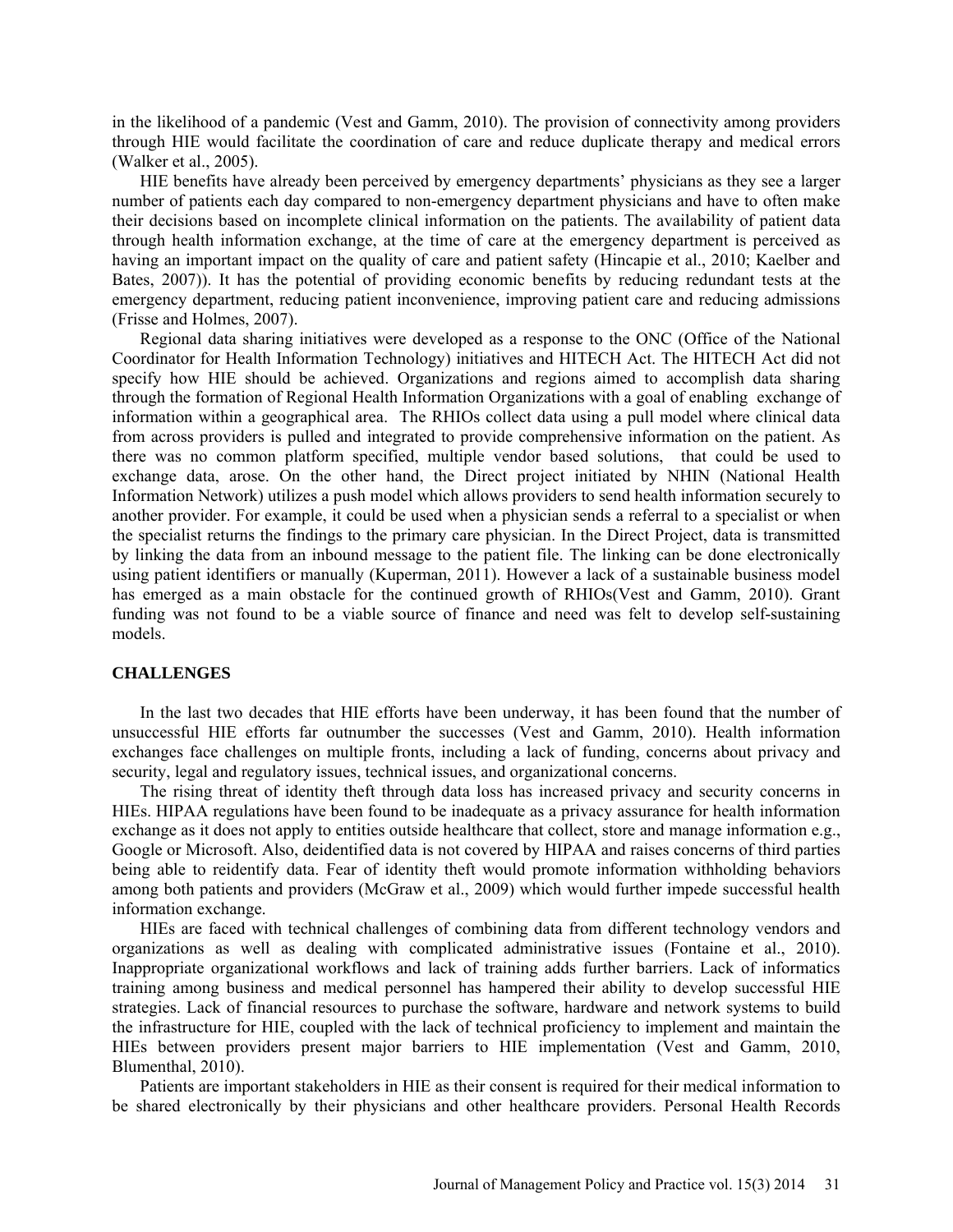(PHR) and patient portals could enhance patients access to their medical information and lead to enhanced patient-provider communication. PHRs could allow the sharing of patients medical information electronically with their doctors and other healthcare providers through HIE. It could help patients with chronic diseases like diabetes to manage self care and engage actively with their healthcare providers, improving both health quality and safety. However widespread adoption of HIE by patients has been impacted by privacy and security concerns (Donnell et al., 2011). Moreover, physicians question the accuracy and completeness of data collected and maintained solely by the patients (Vest and Gamm, 2010).

In spite of the positive benefits that would accrue from engaging in HIE, few physicians are found willing to participate in exchanging information. The existing business models require the physicians to pay a considerable fraction of the cost of the infrastructure of the HIE. A survey of physician's attitude towards HIE showed limited willingness to pay for it (Wright et al., 2009). Apart from concerns regarding privacy, there are issues of liability based on decisions made on bad quality data derived from the HIE that deter physician engagement.

Competitive implications of HIE also act as barriers to successful HIE implementation (Vest and Gamm, 2010). Patient data confers a competitive advantage to the participating hospital by tying the patient to the provider. HIE on the other hand requires competing organizations to share their most valuable asset – patients and patient data. It requires exchange of data and cooperation between competing entities which is difficult to achieve. The competitive nature of the health care system provides a disincentive to sharing of information through HIE as it would lose competitive advantage by participating in HIE. Using nationally representative data, Adler-Milstein et al. ( 2011) found that forprofit hospitals and hospitals with a small market share are less likely to engage in HIE because of their concern about loss of market share. On the other hand they found that hospitals with a dominant market share may perceive participation in HIE as an opportunity. Yet again, responding to market and competitive pressures, organizations may share only a subset of data with a subset of healthcare providers to prevent patient erosion.

## **GOVERNANCE**

Successful outcomes in IT implementations suggest that project outcomes are dependent on the quality of implementation strategy. Inadequate buy-in by stakeholders, lack of trust in the quality of data and in the secure exchange of data, resistance to change by users, financing of costly network technology, need for process redesign and unclear leadership are some of the common barriers observed between IT implementations and HIE implementation. Applying an over-arching governance framework could address many of these barriers by providing a common framework and policies and procedures for exchanging information and by providing oversight and accountability measures.

No study has thus far addressed the operational issues of HIE from a governance perspective. Implementing HIEs is a multi-dimensional process that is more than a technical issue. The magnitude of the task is usually significantly greater than expected. It requires the managing of several factors simultaneously (Sicotte and Pare, 2010). The socio, human (Buntin et al., 2011) organizational and legal dimensions of HIE implementation are as important as the technical ones. A governance model is required to develop policies and procedures to provide a clear vision, oversight and coordination over the multiple dimensions of HIE process.

Governance entails the distribution of decision making responsibilities and the definition of the roles that various organizational members would have in HIE. Governance within participating organizations would involve the development of processes for making decisions regarding HIE strategy development, HIE initiative prioritization and budgeting, HIE project management and HIE architecture and infrastructure management. It would involve defining policies and procedures that would govern the organizational use of HIE. HIE organizational responsibilities would involve developing and managing the architectural plan; developing HIE standards, defining procedures to assess sourcing options,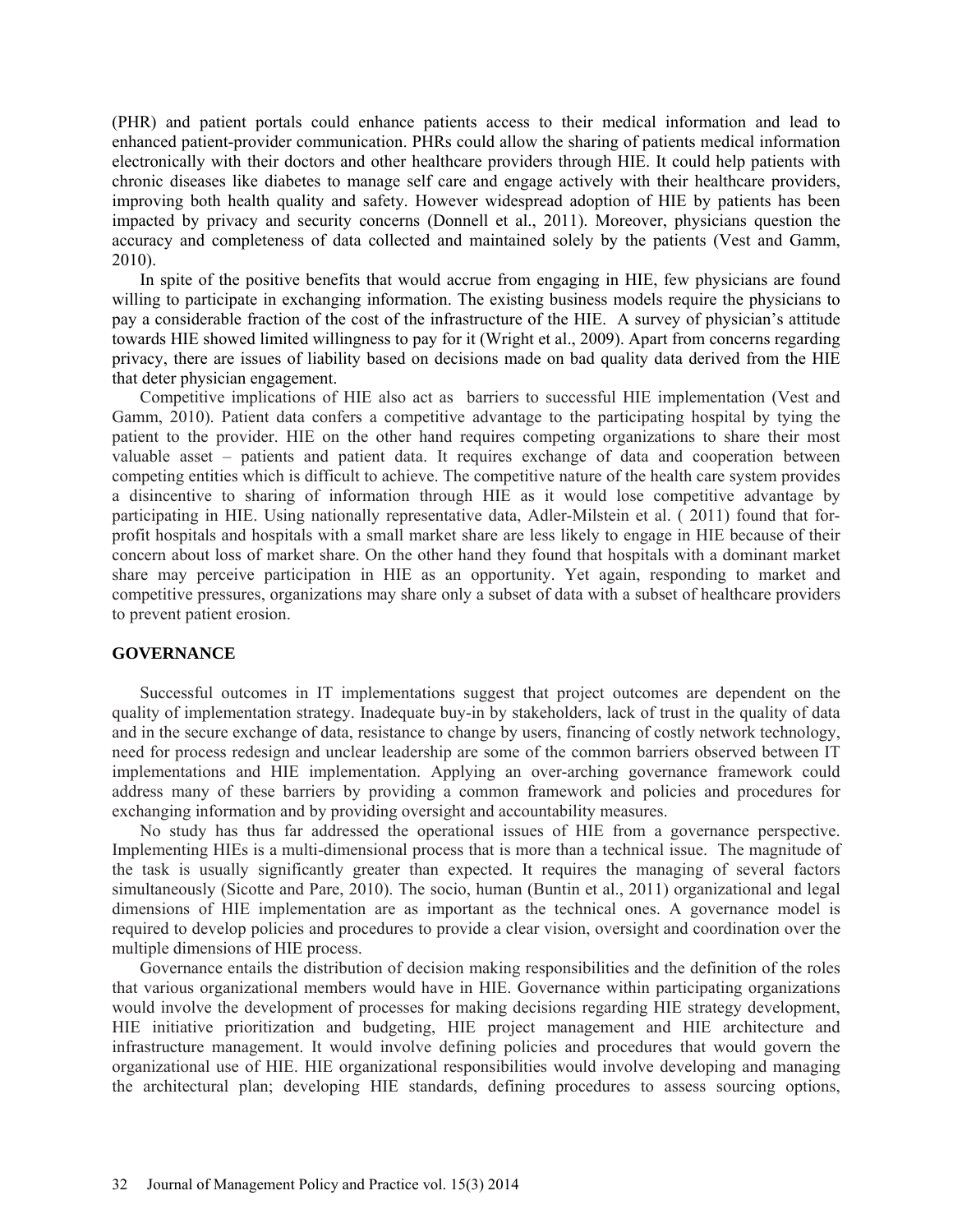managing the portfolio of applications, infrastructure and services and establishing communication mechanisms.

User and stakeholder responsibilities within participating organizations would involve understanding the HIE activities that support their function, ensuring that the goals of HIE initiatives reflect the function's needs, developing specifications for HIE projects, providing feedback to HIE on implementation issues, application enhancements and HIE support, and participating in developing the HIE agenda and priorities within the organization. Management responsibilities within the organization would entail ensuring that the organization has an HIE strategy, balancing the perspectives of users and HIE needs, establishing processes for budgeting, acquiring and implementing applications and infrastructure, ensuring that HIE processes conform to policies and procedures, ensuring that HIE applications and activities conform to relevant regulations and internal controls and encouraging HIE experimentation.

A specific governance board or committee would have to be instituted that would bear responsibility for HIE implementation, initiative specific committees and roles, manage HIE liaison relationships and act as HIE champion. This governing body would be responsible to review and critique HIE technical and organizational strategies, review and critique overall HIE tactical plans and budgets and discuss and provide advice on major HIE issues and challenges.

The questions that remain to be answered are:

- Who should be included in the governing body?
- What powers should be given to the governing body to hold participants accountable?
- Who should establish the rules of data sharing? What should they encompass? How should they be established and enforced?
- What role should the governing body play in financing the HIE?
- Should the governing body be established within a separate entity, such as a not-for-profit?
- Who will hold the governing body accountable for establishing functional health information exchange?

The governance process would help address the predominant barriers to HIE - need for standards, data security, political factors, and disparities in HIE acceptance and use. It would ensure accountability and enforcement of policies and procedures. Effective governance could facilitate a more coherent vision and inter-organizational business process redesign in HIEs. Support by leadership within and outside the organization could help address conflicting interests regarding data ownership and facilitate HIEs implementation.

Policymakers and stakeholders in HIE should seek to implement comprehensive data security policies that would allow secure transmission of data between organizations thereby increasing confidence in data privacy and security. A governance model addressing privacy issues through privacy policies and regulations would enhance trust in the data exchange through HIEs.

Developing and implementing standard vocabularies for various healthcare data types would facilitate efficient data communication and exchanges between organizations and providers. Developing standards on both the type of data exchanged as well as the breath of information to be exchanged would facilitate better information exchange. Allowing data to be stored and exchanged with metadata would reduce many of the errors associating data to the same patient, between organizations. Instituting processes for clearly defining relationships between different owners of data would facilitate better data exchange processes. Instituting processes for formal patient consent for data exchange, data access and data use policies (Frisse et al., 2011) would further help alleviate data security and privacy related issues.

Users and physician attitude towards adopting electronic health record and HIEs is important to its success. Soliciting the views and participation by all stakeholders early in the process of implementing HIEs would lead to greater buy-in and easier adoption down the road. Design of the HIE system based on stakeholders feedback and providing adequate user support during implementation are important considerations. Participation by all stakeholders early in the process help in reducing political barriers and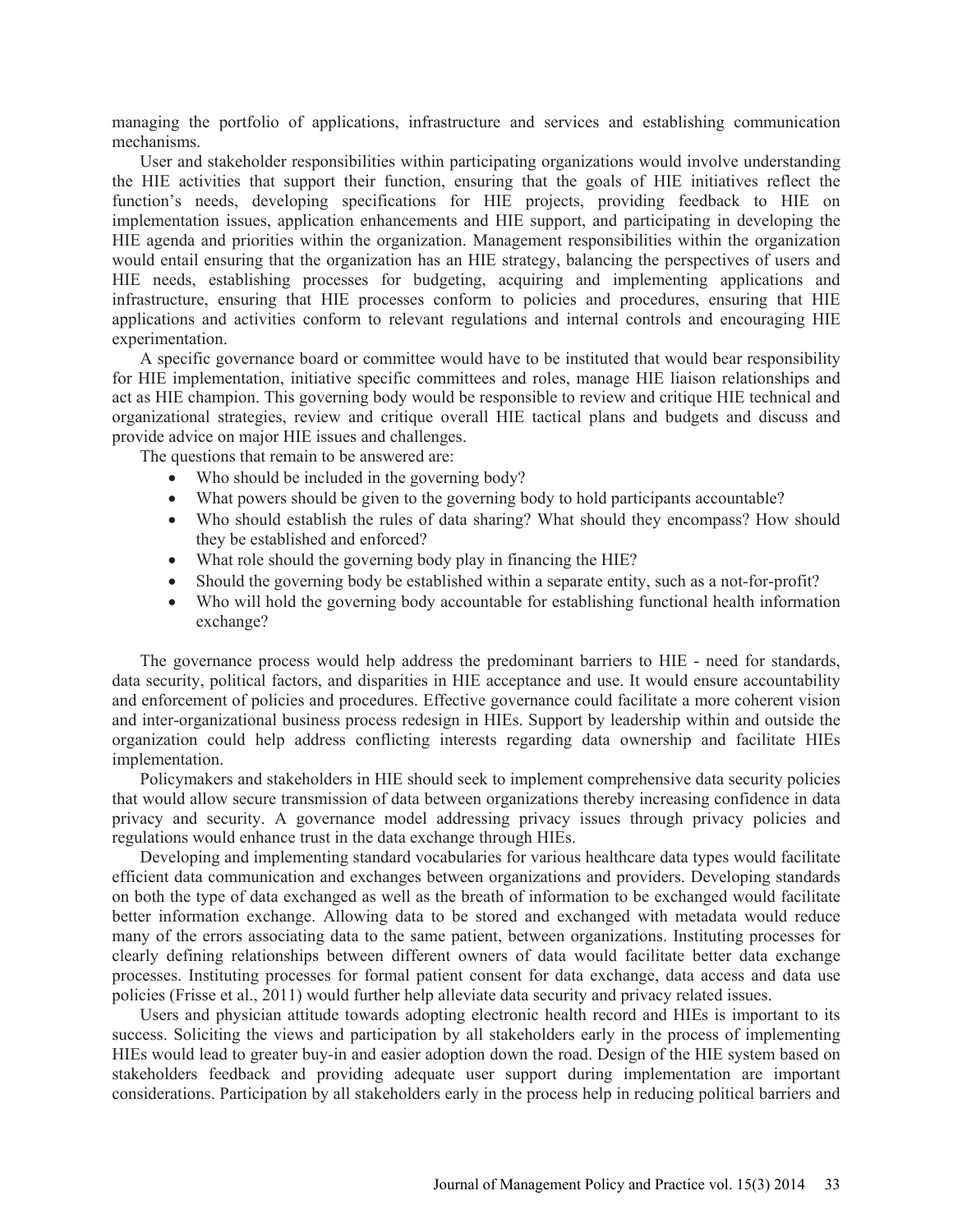provide deeper understanding of information constraints and information need and use among the different stakeholders of healthcare. Managing stakeholder expectations also helps in minimizing conflicts and facilitate better risk management. Providing incentives to stakeholders would further assure their participation. Although an HIE could financially benefit the payers substantially, yet they are absent from most HIE initiatives (Fontaine, 2010; Adler-Milstein et al., 2011).

Coordination of health IT standards is required for uniform implementation and integration of administrative, financial and clinical data transactions. Health data exchanged over HIE would include patient electronic record data, medication data, laboratory data and patient consents. Several base standards for data types already exist such as HL7, a healthcare informatics interoperability standards, PACS (Picture Archive and Communication System)standard within the field of radiology, LOINC (Logical Observation Identifiers Names and Codes) standard for identifying laboratory observation, SNOMED CT (Systematized Nomenclature Of Medicine Clinical Terms),that could be referenced. Standardization and integration of clinical and administrative data would facilitate communication and lead to greater efficiencies. Through standardized operating rules, it would allow for more seamless exchange of information leading to a reduction in costs and efforts for patients, providers, and payers (Buntin et al., 2010)

Legislative mandates would be a powerful motivator to institute governance for successful health information exchange. State and federal policymakers would have to address the barriers to HIE either by instituting penalties or stronger incentives would be needed to overcome concerns of competition and loss of market share, to successfully engage organizations in health information exchange.

### **CONCLUSION**

Health information exchange (HIE) is the process of sharing electronic health-related information among organizations according to nationally recognized standards. The HITECH Act and meaningful use aim to promote the building of a health Information infrastructure in which patient data is exchanged across a national health information exchange. State and regional HIE leaders face an uphill journey to health data interoperability between disparate healthcare information systems. This paper explores the role of governance in navigating the barriers to Health Information Exchange (HIE). It discusses the governance processes and structure, organizational and stakeholder responsibilities, governance issues that need to be addressed and applicable lessons learnt from effective application of IT.

### **REFERENCES**

- Adler-Milstein, J., Bates, D.W. & Jha, A.K. (2011). A Survey of Health Information Exchange Organizations in the United States: Implications for Meaningful Use. *Annals of Internal Medicine* 154:666-671.
- Adler-Milstein, J., DesRoches, C.M. & Jha, A.K. (2011). Health Information Exchange Among US Hospitals. *The American Journal Of Managed Care* 17(11):761-768.
- Blumenthal, D. (2010). Launching HITECH. *The New England Journal of Medicine* 362, 5.
- Buntin, M.B., Burke, M.F., Hoaglin M.C. & Blumenthal, D. (2011). The Benefits Of Health Information Technology: A Review Of The Recent Literature Shows Predominantly Positive Results, *Health Affairs* 30 (3): 464-471.
- Buntin, M.B. Jain, S.H. & Blumenthal, D. (2010). Health Information Technology: Laying The Infrastructure For National Health Reform. *Health Affairs* 29 (6):1214-1219.
- O'Donnell, H.C., Patel, V., Kern, L.M., Barrón, Y., Teixeira, P., Dhopeshwarkar, R. & Kaushal, R. (2011). Healthcare Consumers' Attitudes Towards Physician and Personal Use of Health Information Exchange, *Journal of General Internal Medicine* 26(9):1019–26.
- Frisse, M. E. & Holmes, R. L. (2007). Estimated financial savings associated with health information exchange and ambulatory care referral, *Journal of Biomedical Informatics* 40: S27–S32.